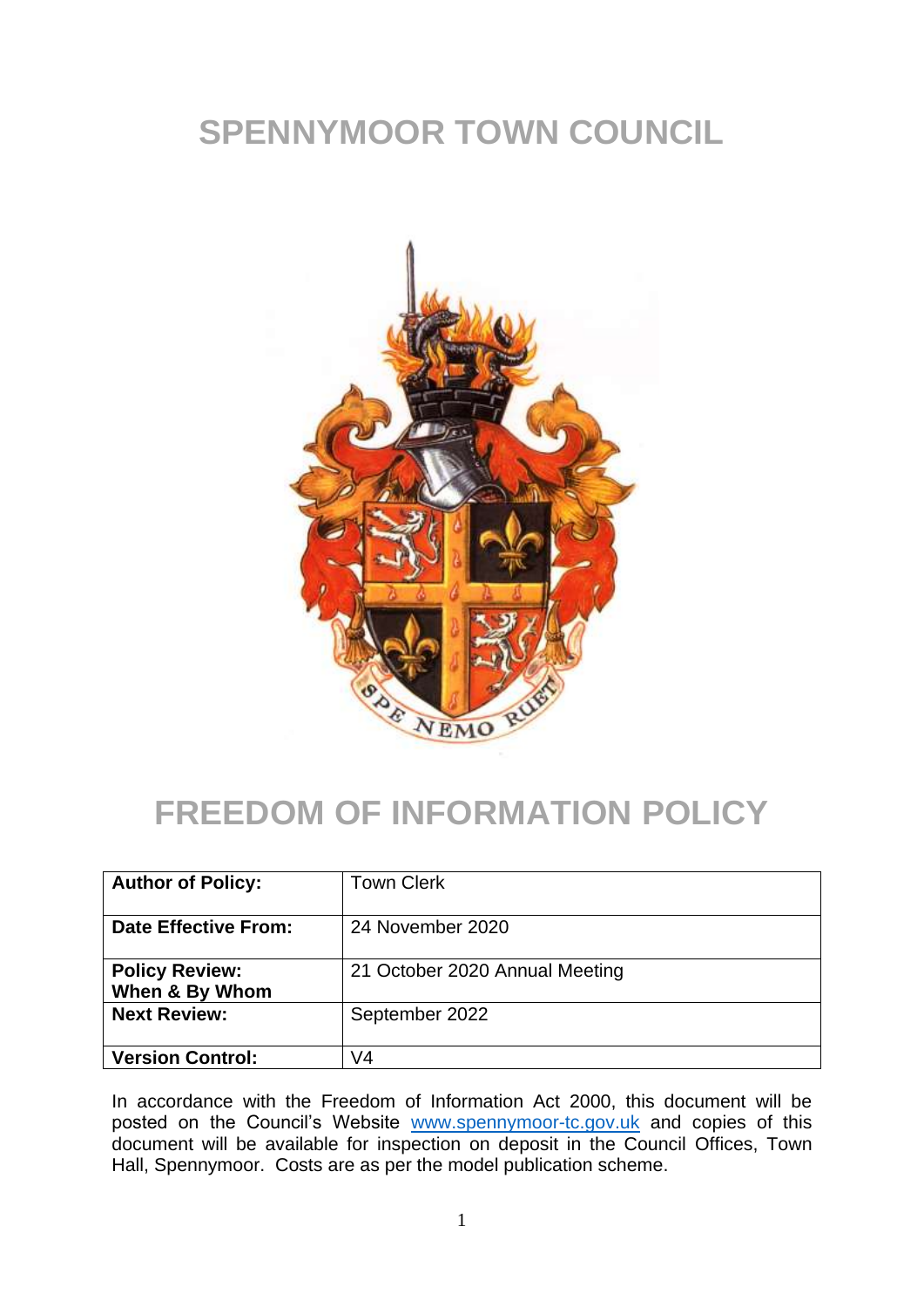# **1. Introduction**

The Freedom of Information Act 2000 (the Act) provides the public with a general legal entitlement to view all recorded information held by the Town Council subject to certain exemptions. The public will have rights to view:

- ➢ all the information in the Council's Publication Scheme
- $\triangleright$  to request all recorded information held by the Council, regardless of when it was created, by whom, or the form in which it is now held.

We want to show that we are an 'open' organisation committed to delivering the best possible public services. Openness helps the public to trust us and to have confidence in our ability to deliver services to them.

Failure to comply with this policy could have serious consequences for the Council, in the release of inappropriate material or the withholding illegally of information and the attendant adverse publicity and possible legal censure.

The implementation and enforcement of this policy in association with the terms and conditions of employment is intended to protect the employee, colleagues, members of the public and the Council.

#### **2. Aims and Scope of the Policy**

This policy applies to all the recorded information that the Town Council holds that is information created, received and maintained by Members and Officers in the course of their work.

This policy is intended to ensure everyone is aware of their responsibility under the Freedom of Information Act.

#### **3. Guidelines**

Non adherence or disregard to any points below will be seen as a breach of this policy and the disciplinary procedure will be invoked which could result in your dismissal.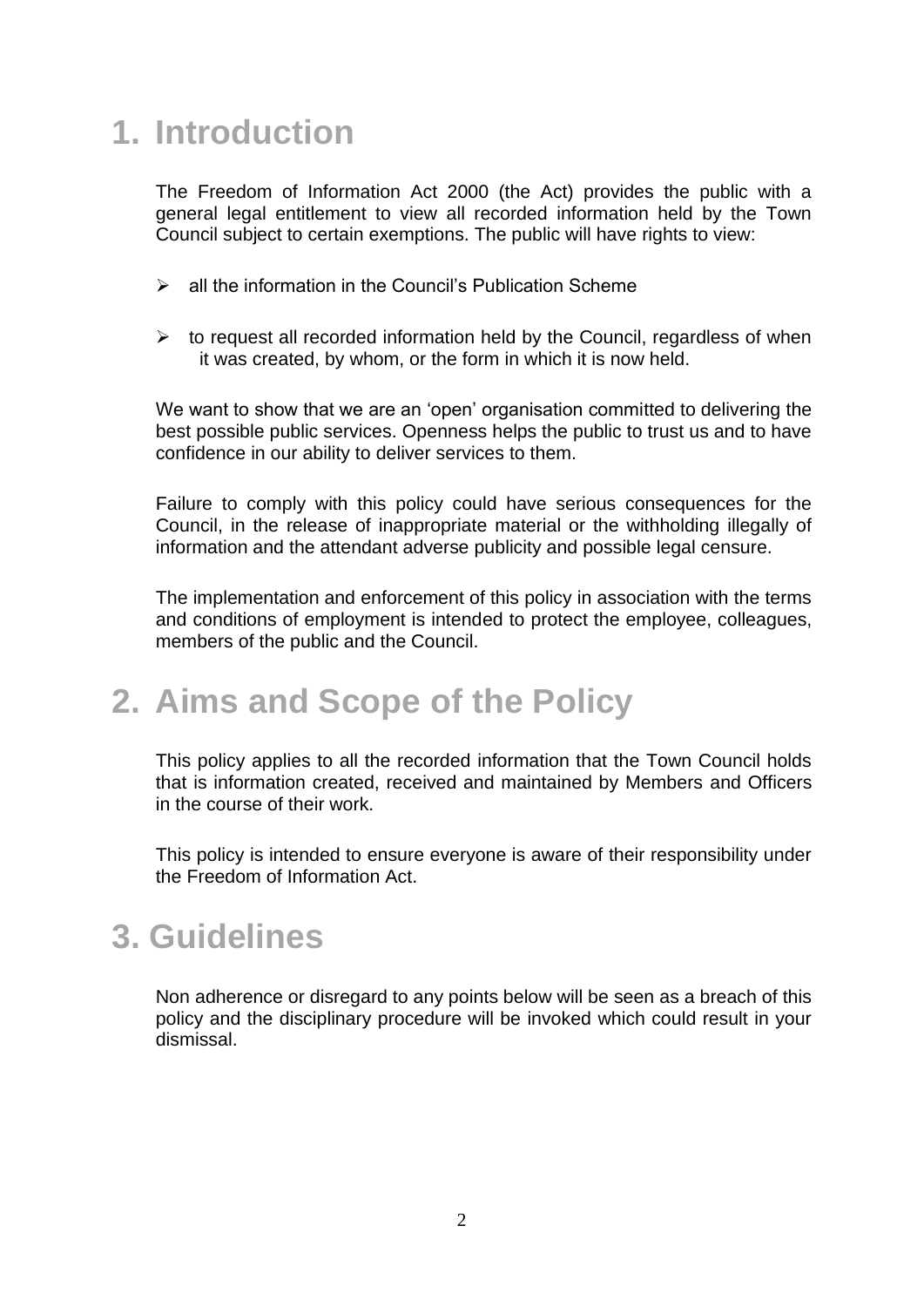#### Spennymoor Town Council will:

- 1. Comply with the Freedom of Information Act (FOI) 2000.
- 2. Maintain a comprehensive Model Publication Scheme that provides information which is readily accessible without the need for a formal FOI request.
- 3. Acknowledge receipt of Freedom of Information requests within 24 hours of receipt
- 4. Ensure that straightforward written requests always receive a response within the 20 working days deadline. However, if necessary, this timescale will be extended to give full consideration to a Public Interest Test.

If the deadline is not expected to be met, the applicant will be advised of the reasons for the delay and the anticipated reply date. The officer handling the request will also inform the Chairman of the Policy and Resource Committee of this occurrence.

- 5. Continue to protect the personal data entrusted to it, by disclosing that information only in accordance with the provisions of the Data Protection Act 2018.
- 6. Keep on file a copy of the request and response, and publish both the request and response on the Town Council's website, including where possible the total resource cost to the Council in dealing with the request. Any personal data will be omitted in line with the Data Protection Act 2018 and General Data Protection Regulations 2018.
- 7. Be aware of the definition of "complex requests" and the escalation procedure and in particular that they should not refuse requests for information in whole or in part.
- 8. Apply the exemptions provided in the FOI Act and, where qualified exemptions exist, disclose the information unless the balance of public interest lies in withholding it.
- 9. We will pro-actively publish and make information readily available in accordance with the Publication Scheme.
- 10. We will review complaints about the release or otherwise of information by referring them to the Town Clerk and remind requestors that they can appeal such decisions to the Information Commissioner.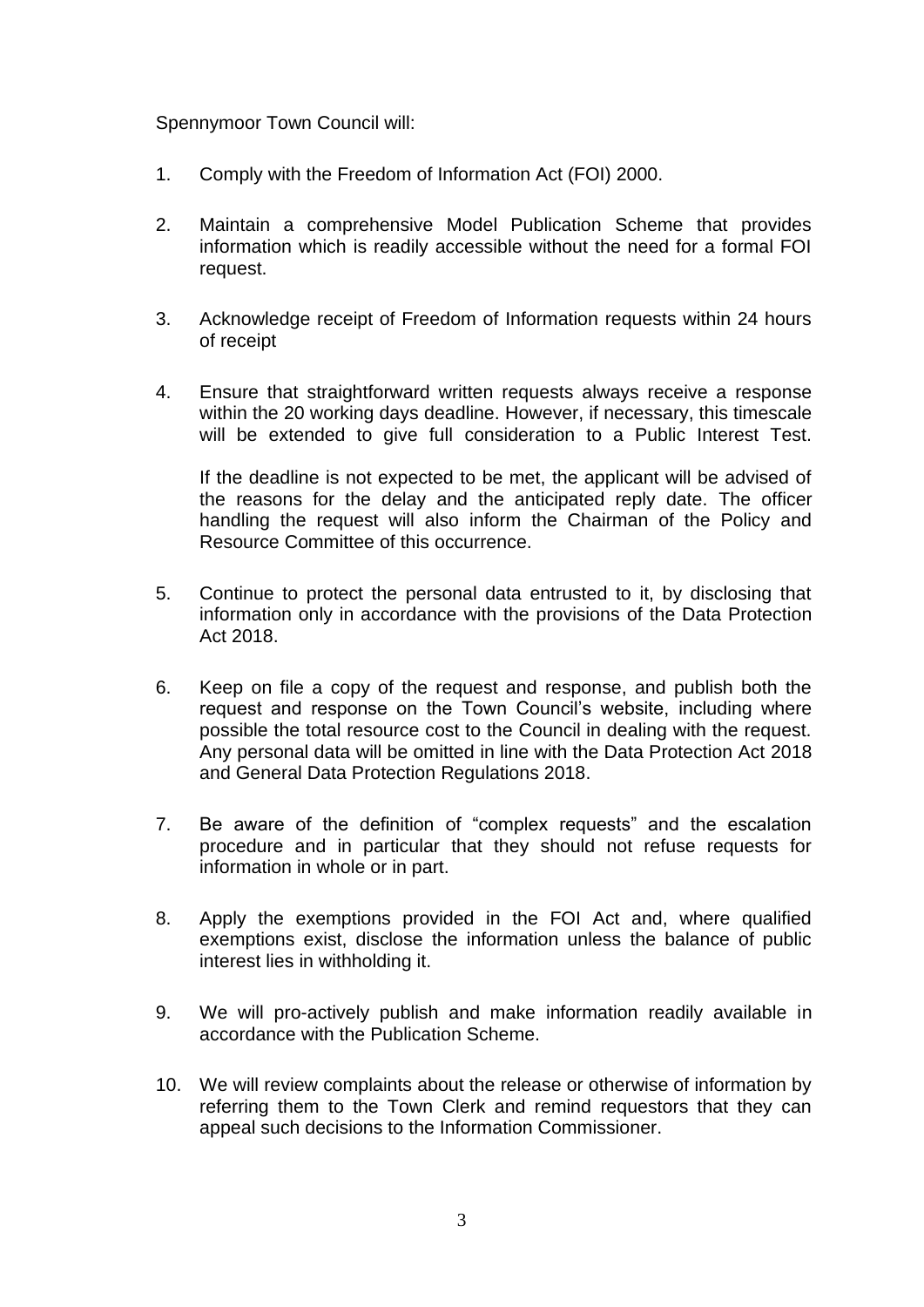- 11. Ensure that all permanent and contract staff and elected Members are aware of their obligations under FOI and will include FOI education in the induction of all new staff.
- 12. Charge for information requests in line with the FOI Fees Regulations or other applicable regulations, including the Data Protection Act 2018 and General Data Protection Regulations 2018.
- 13. We will apply the "appropriate limit" in the regulations. Where the cost of complying with the request exceeds this we will issue a refusal notice inviting the requestor to refine their request.

#### **4. Responsibilities**

The Council has a responsibility to make its recorded information available in accordance with the Act.

All Staff and Members:

- 1. Must ensure that all such data is handled properly and confidentially at all times, irrespective of whether it is held on paper or by electronic means.
- 2. Should familiarise themselves with this policy and the Freedom of Information Act guidance which is available on the web.
- 3. Comply with all the conditions set out within the Act.
- 4. Ensure that Data Protection is not breached.

The Town Clerk:

1. The Town Clerk is responsible for ensuring that all staff are aware of the Freedom of Information Act and that they adhere to the guidelines within.

#### **5. Internal Reviews**

Under the Act, there is no obligation for an authority to provide a complaints process, also known as an internal review. However, it is good practice (under the section 45 code of practice) and most public authorities choose to do so.

The Town Council considers it a positive and helpful procedure demonstrating the transparency of the Council when dealing with FOI requests.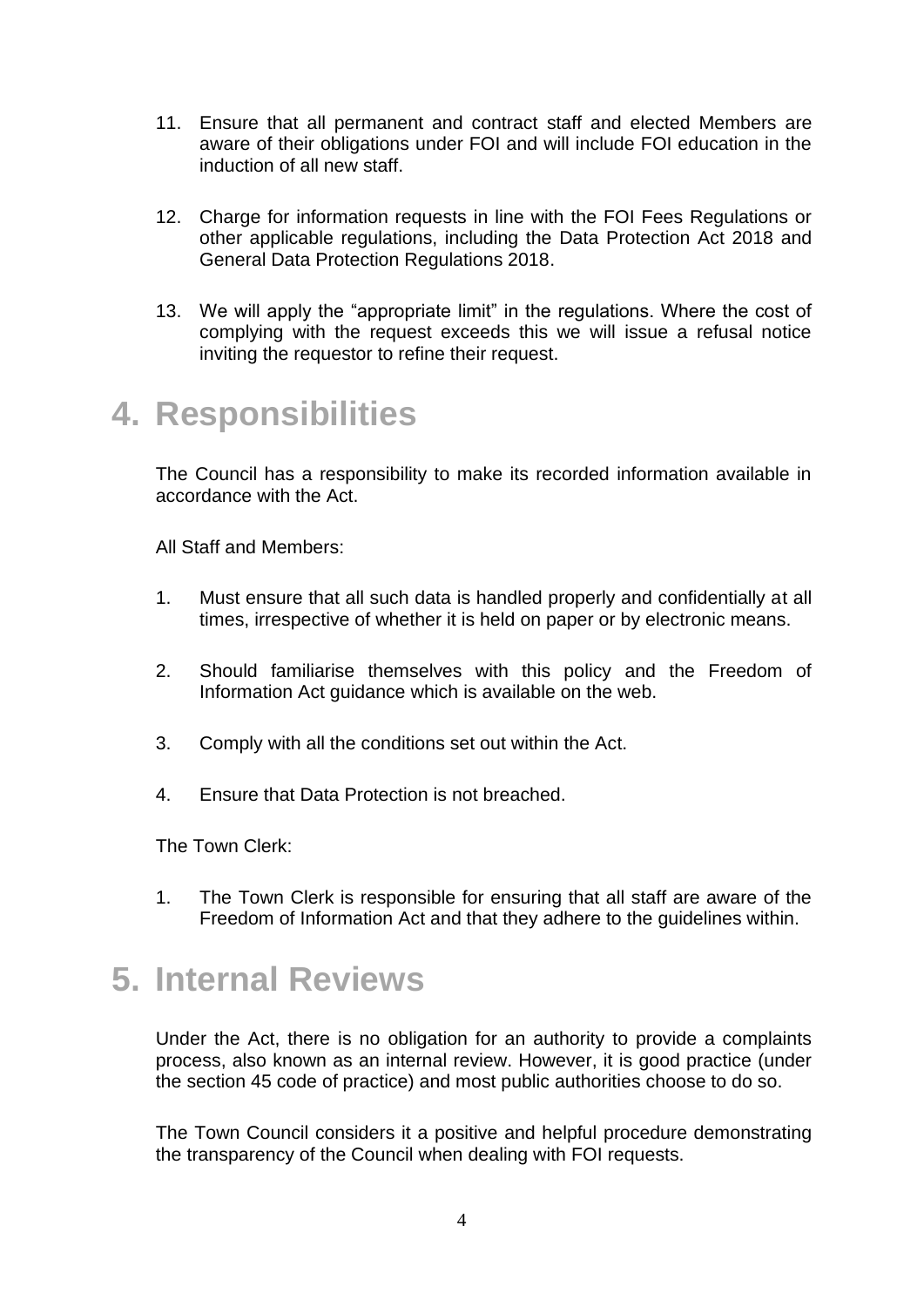An Internal Review should:

- 1. Ensure the procedure is triggered whenever a requester expresses dissatisfaction with the outcome;
- 2. Make sure it is a straightforward, single-stage process;
- 3. Make a fresh decision based on all the available evidence that is relevant to the date of the request, not just a review of the first decision;
- 4. Ensure the review is done by someone who did not deal with the request, where possible, and preferably by a more senior member of staff or elected Member; and
- 5. Ensure the review takes no longer than 20 working days in most cases, or 40 in exceptional circumstances.

Freedom of Information requests are dealt with by officers and are assigned based on the topic issue. In practice, they will be generally responded to by the Facilities Manager with the support where necessary of other officers in relation to the retrieval and collation of information.

#### **Review Process:**

The Town Clerk/Members should be provided with all paperwork (emails, documents, etc) associated with the original request, the response(s) made and the request for the Internal Review, including the reasons provided.

The review should endeavour to be dealt with, concluded and responded to within 20 working days following the date of receipt.

The hierarchy to be adopted is as follows:

| dealing<br>with<br><b>Officer</b><br>the original request | <b>Facilities Manager</b> | <b>Town Clerk</b>                                           |
|-----------------------------------------------------------|---------------------------|-------------------------------------------------------------|
| <b>Review</b><br><b>Internal</b><br>conducted by          | <b>Town Clerk</b>         | Panel of Members from<br>the Council's Special<br>Committee |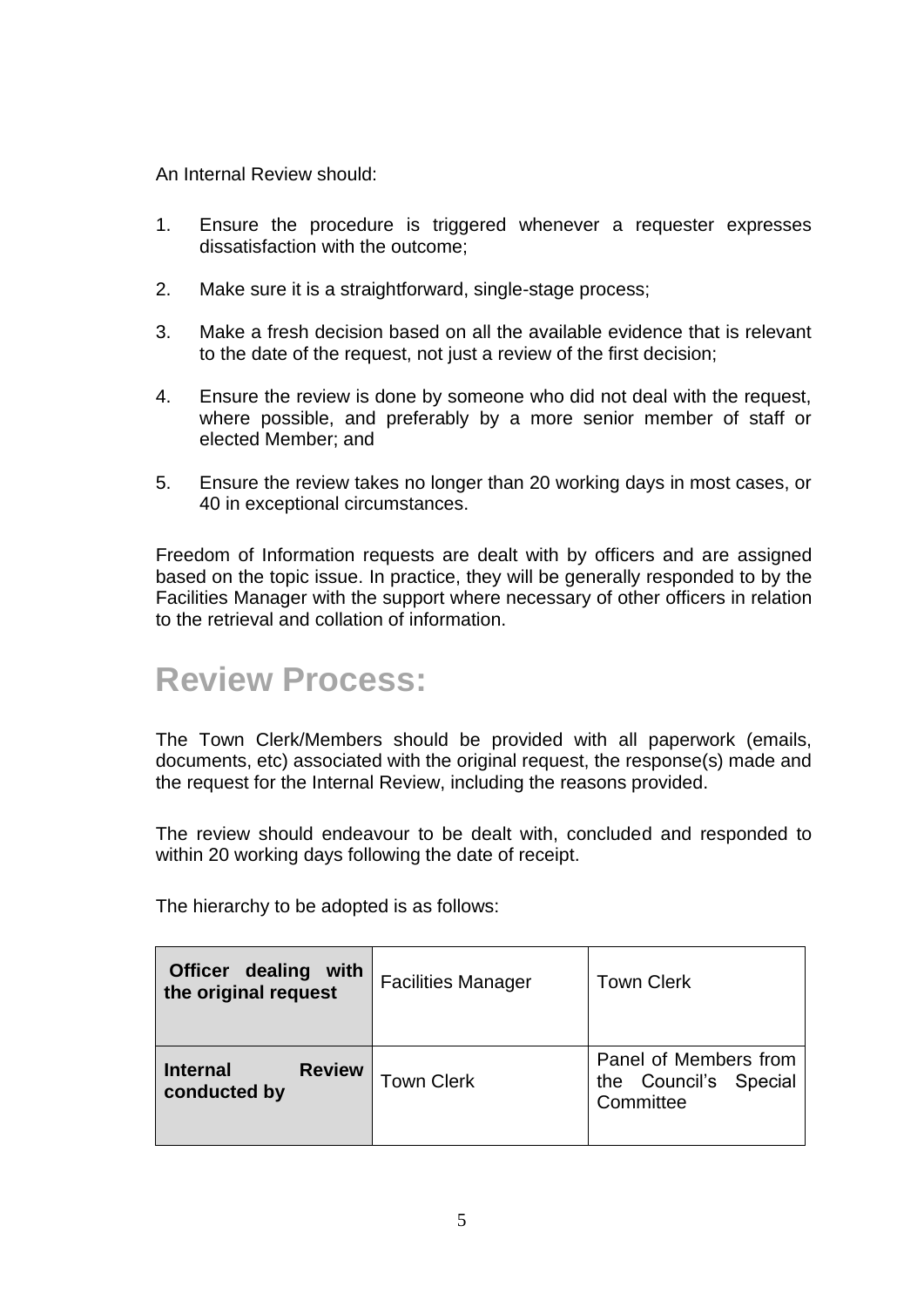In the event of an Internal Review conducted by a panel of Members of the Special Committee, such a panel shall include 3 Members of the Council, including at least 1 Member from each political group of the Council where availability permits.

Once the Internal Review has been completed a report should be produced and held on the Freedom of Information file, outlining the background, process undertaken and conclusion. No reference must be made to the applicant in any report produced which could breach data protection regulations.

The response to the applicant on the findings of the Internal Review should be made by the Officer dealing with the request, or the Chairman of the Special Committee.

#### **6. Personal Information**

The Council has a responsibility to ensure that data subjects have appropriate access, upon written request, to details regarding personal information relating to them.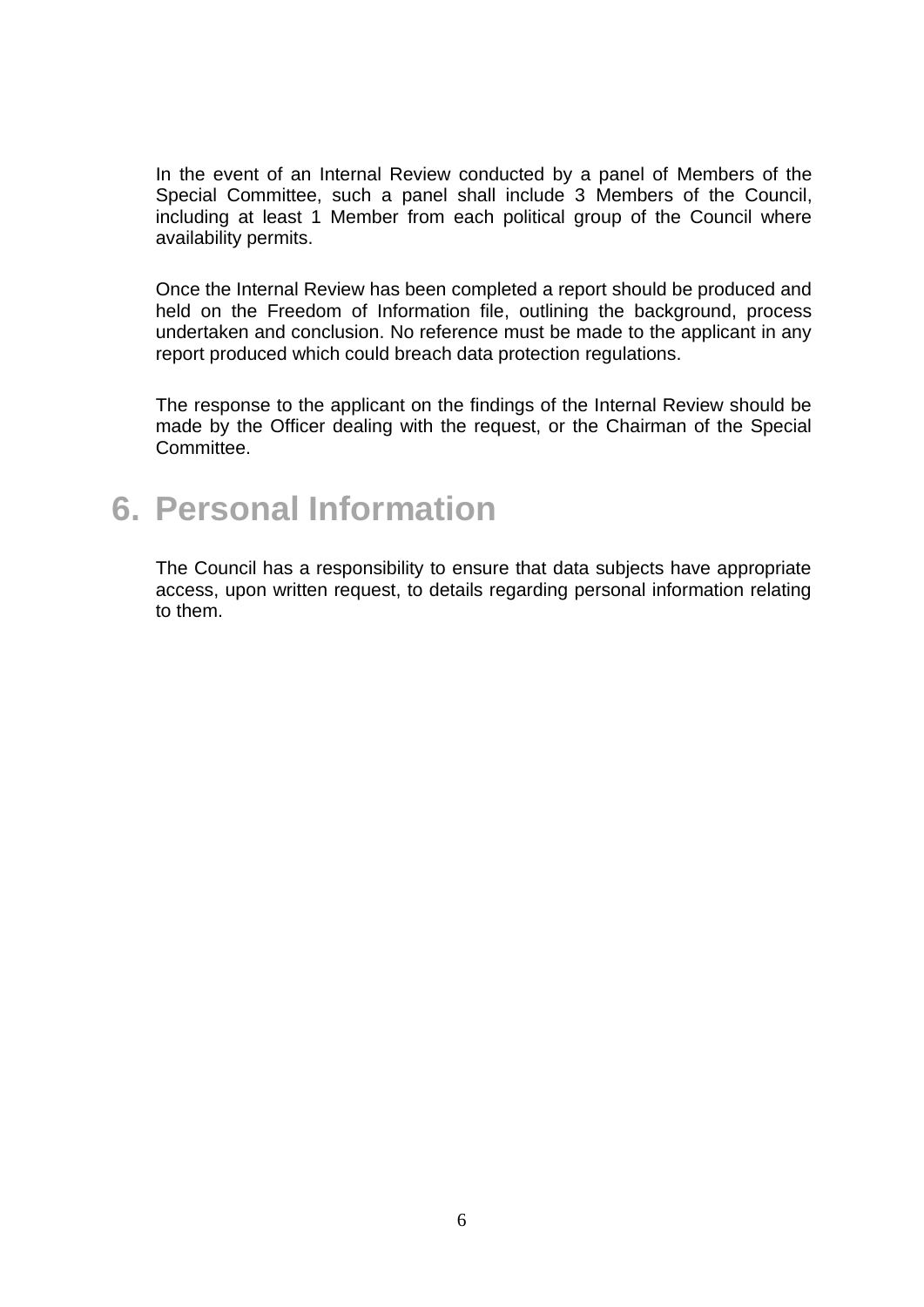## **Guidance for submitting a Request for Access to Information**

## **Note 1 - What is Freedom of Information?**

The Freedom of Information Act 2000 (FOI) came into force on 30 November 2000. FOI gives you the right of access to information held by Spennymoor Town Council (the Council) although the Council may refuse access to the information if that information falls within any of the exemptions under the FOI. The exemptions protect against the disclosure of information that would, for example, harm commercial interests, information provided in confidence, personal information and other important interests.

#### **Note 2 – What can I ask for?**

Your right to ask for information only relates to information held by the Council at the time you make your request. 'Information' may be in any form e.g. a paper document, computerised records, printouts, maps, plans, microfilm, microfiche, audio-visual material, etc. FOI provides a right to 'information' rather than to records or documents. Although you are not required to specify any particular document, you must describe the information you are requesting in as much detail as possible. The Council publishes a wide range of information. You may first wish to check the Council's Publication Scheme to find out whether the information you are requesting has already been published or if there are plans to do so. A copy of the Scheme is available online.

## **Note 3 – Do I need to give a reason to see information?**

No. You do not have to give a reason as to why you want to see any information. The Council must give you an explanation if you are not given what you ask for.

## **Note 4 – Can I ask for personal information about myself?**

No. A request for personal information about yourself must be made under the Data Protection Act 2018/General Data Protection Regulations 2018 and not FOI.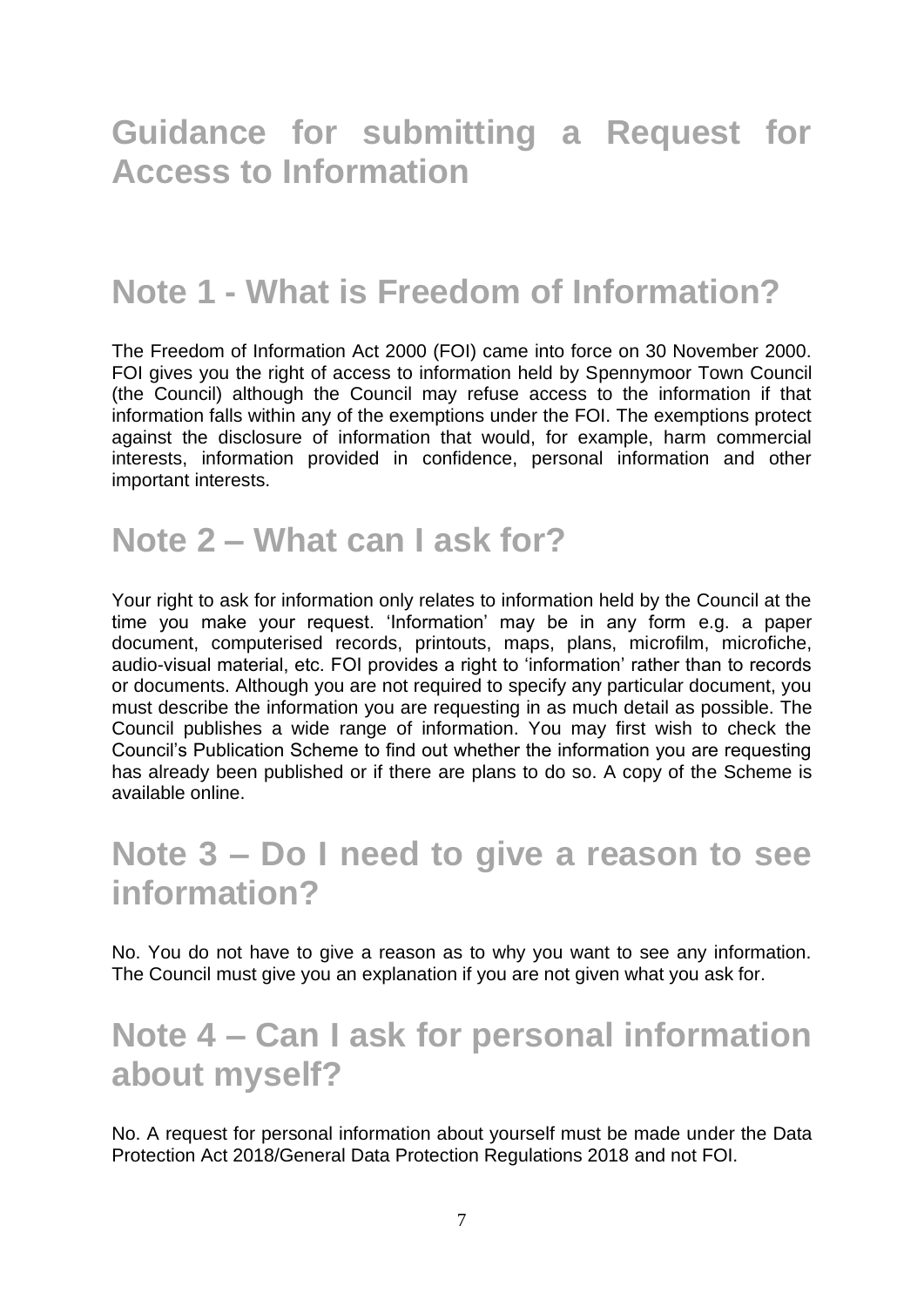## **Note 5 – Can I ask for personal information about a third party?**

Yes. Personal Information relating to a third party will be dealt with under FOI. However, before you are given access to personal information relating to a third party, you may be asked to provide proof of the third party's consent to the disclosure.

## **Note 6 – How do I make a request for information?**

Requests/applications must be in legible form i.e. in writing and capable of being used for subsequent reference. Try to provide as much information as possible to enable the Council to identify and locate the information which you are seeking or requesting.

Please address your request to: Freedom of Information Spennymoor Town Council Town Hall, High Street Spennymoor County Durham DL16 6DG Email: [info@spennymoor-tc.gov.uk](mailto:info@spennymoor-tc.gov.uk)

## **Note 7 – How do I make a request for information if I am suffering from a disability, am ill or illiterate?**

If you are unable to put your request in writing perhaps as a result of illiteracy, disability or illness, you may wish to ask another person or agency (such as the Citizens Advice Bureau) to help you or to make the request on your behalf. The Council has a legal duty to provide you with reasonable advice and assistance. This may include:

1.Accepting an oral request where you are unable to read, print and/or write due to your disability;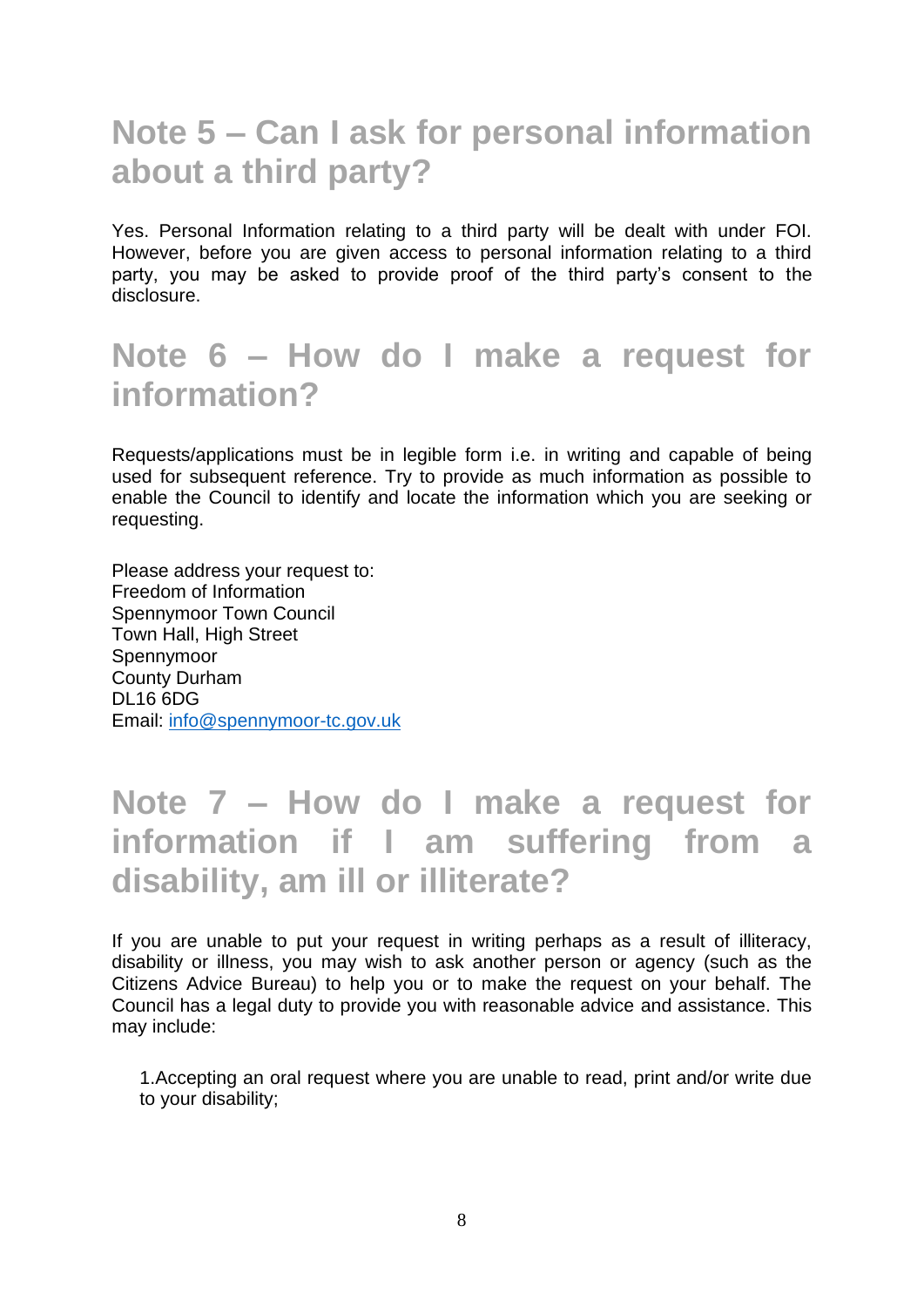- 2. Enabling you to inspect or have the information you are requesting explained to you;
- 3. Providing guidance in other languages;
- 4. Taking a note of your request over the telephone and then send the note to you for confirmation;
- 5. Providing this leaflet in Braille or audio tape. Requests for further assistance must be addressed to the Town Clerk at the address detailed in Note 6 above.

# **Note 8 – Are there limits to the information I can ask for?**

Yes. Confidentiality is sometimes necessary to ensure the effectiveness of the Council's decision-making and to protect commercial interests, information provided in confidence, personal information and other important interests. For these reasons, some categories of Council information are not covered by the commitment to provide information. Nevertheless, it is the Council's aim to ensure that information should be made available unless it is clearly not in the public interest to do so. All requests for information will be considered on their merits.

# **Note 9 – How do I describe the information I am asking for?**

If at all possible, describe the information as fully as you can to enable the Council to identify and locate it. If you are requesting personal information, please state precisely in whose name the information is held.

You will not normally be given access to the personal information of another person unless you have obtained the written consent of that person (refer to 5 above).

Where you provide insufficient information to enable the Council to identify or locate the information you are asking for or where your request is ambiguous, the Council will as far as practicable provide you with assistance to enable you to describe more clearly the information you are requesting.

The aim of this assistance will be to clarify the nature of the information sought and not to determine your aims or motivation for asking for the information. Where information is likely to be refused on cost grounds, the Council will give you an indication of what information could be provided within the costs ceiling (refer to Note 11 below).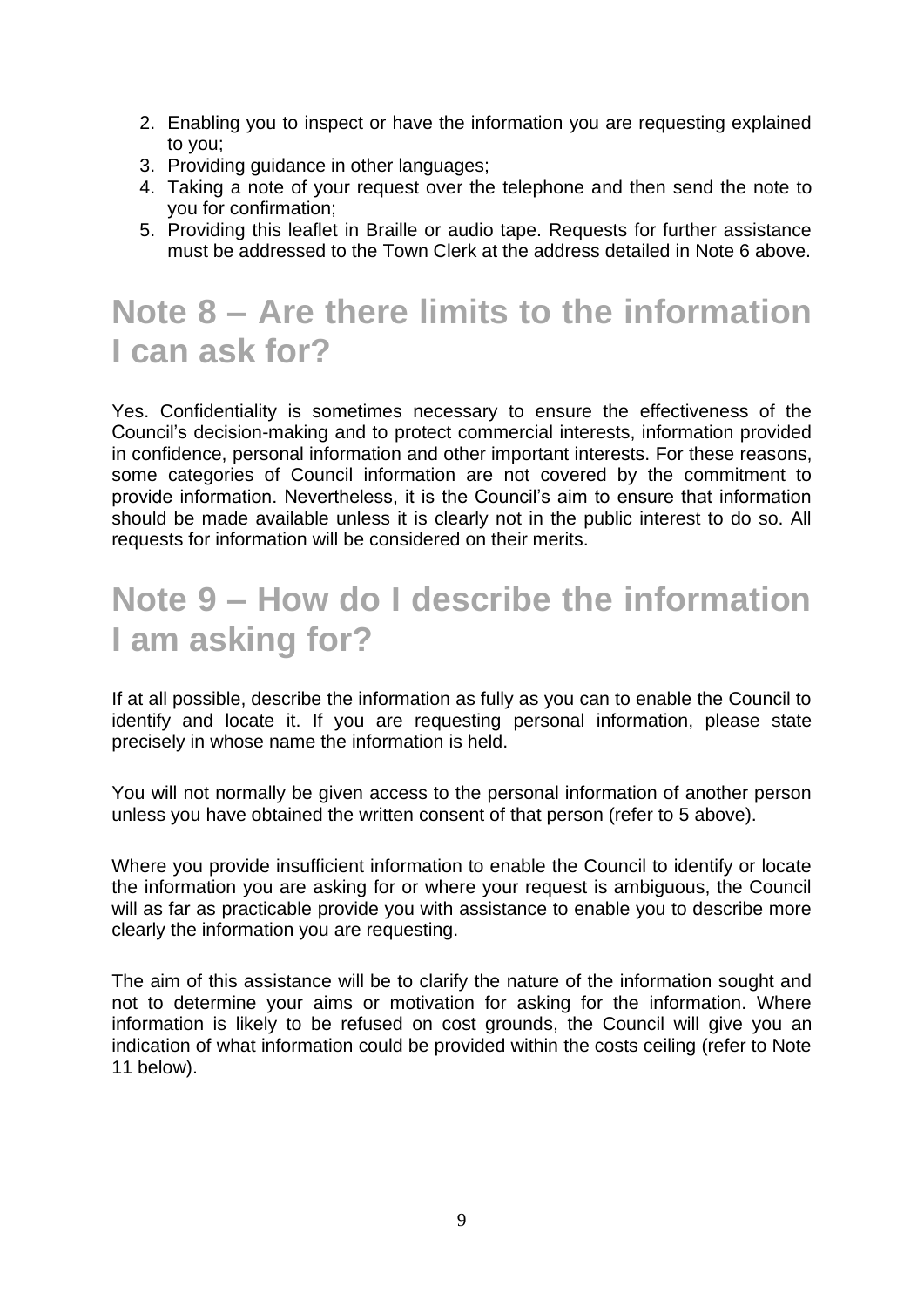## **Note 10 – What happens if the Council does not hold the information?**

The Council may not hold the information you are asking for because the information may have been destroyed in accordance with the Council's data retention policies or the information may be held by another public body.

In such cases, you will be told that the Council does not hold the information. Where the Council believes that the information is held by another public body and that it would be appropriate to transfer your request to that other body, you will be asked whether you have any objections to the Council making the transfer.

The public body will be asked whether it consents to your application being transferred to it. Your application will only be transferred with your consent and with the consent of the other public body.

# **Note 11 – Can the council charge a fee?**

In certain circumstances the Council can charge a fee. Charges may apply in respect of photocopying, postage, video, tape, disk, computer runs or in any case where obtaining the requested information would incur cost upon the Council.

Prior to any charges being made applicable to your request, the Council will contact you to inform you of such charges, and obtain your consent to progress your request.

## **Note 12 – How do I receive the information I have asked for?**

You are entitled to say how you wish the information to be communicated to you. This may be by letter, in the form of a digest or summary of the information or by inspection of the information at the Council's Offices on a date and at a time to be mutually agreed between you and the officer dealing with your request.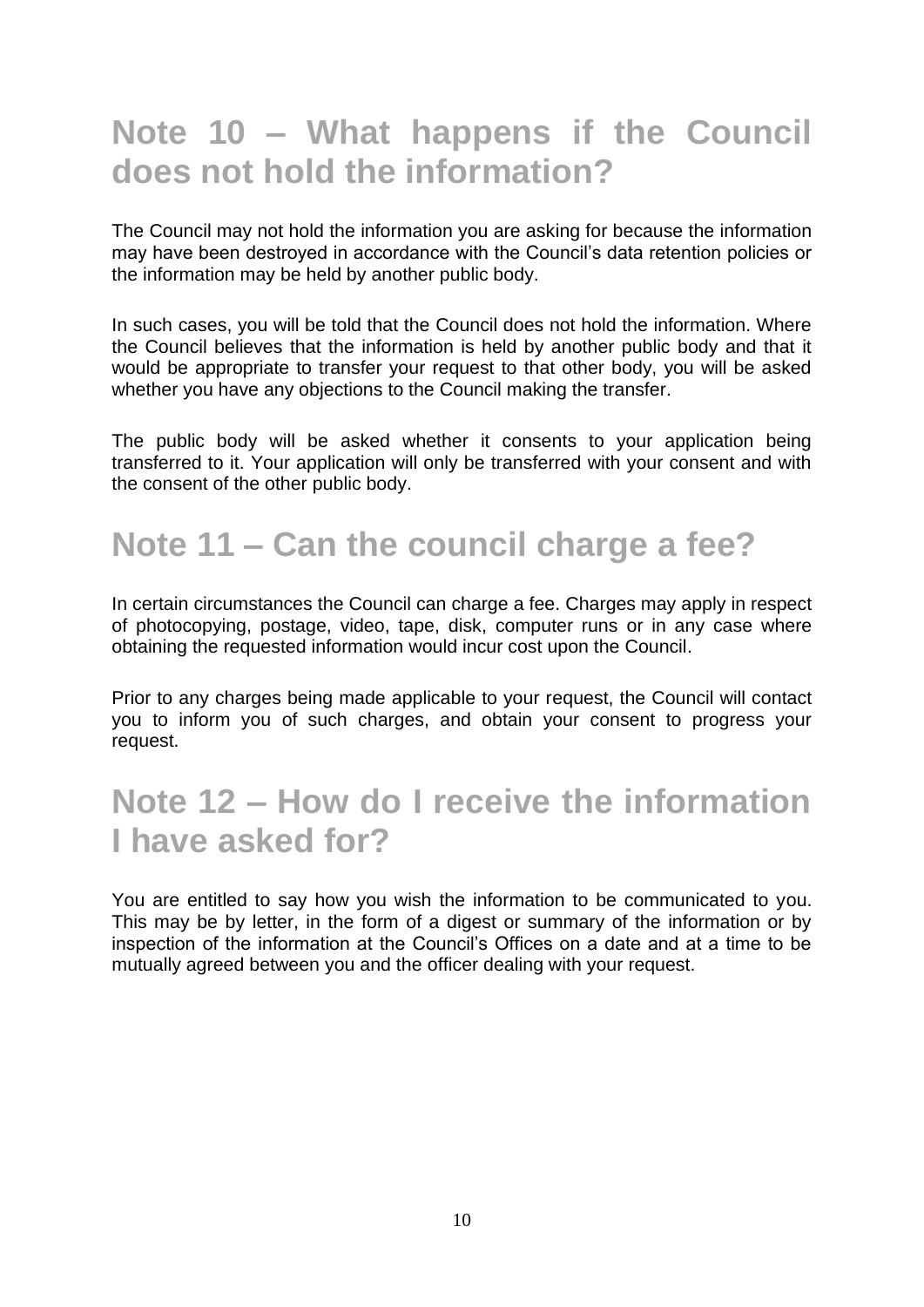## **Note 13 – When must the Council provide me with the information I have asked for?**

The Council will respond promptly to your request for information and in any event not later than on the 20th working day of the date of receipt of your application. If it is likely to take longer, the Council will let you know.

#### **Note 14 – Can the Council refuse my request for information?**

In certain circumstances the Council can refuse your request for information. Vexatious and repeated requests and/or applications made with the aim of frustrating the operations of the Council may be refused.

The Council may refuse to accede to a request for information where the Council estimates that the costs of complying with the request would exceed the costs ceiling set by the Council (refer to Note 11 above).

The Council may also refuse to accede to a request for information where the information is considered to be exempted under FOI (refer to Note 8 above). You will be given an explanation of the reasons for refusing your request for information.

## **Note 15 – Can I appeal against the Council's decision to refuse my request for information?**

Yes. If you are not satisfied with the decision i.e. your request has been refused or where you consider that your request has not been properly handled, you may ask for an 'internal review' of the decision.

Your request for an internal review must be submitted within 4 weeks of the date of the decision to:

Freedom of Information – Internal Reviews Spennymoor Town Council Town Hall, High Street Spennymoor County Durham DL16 6DG Email: [info@spennymoor-tc.gov.uk](mailto:info@spennymoor-tc.gov.uk)